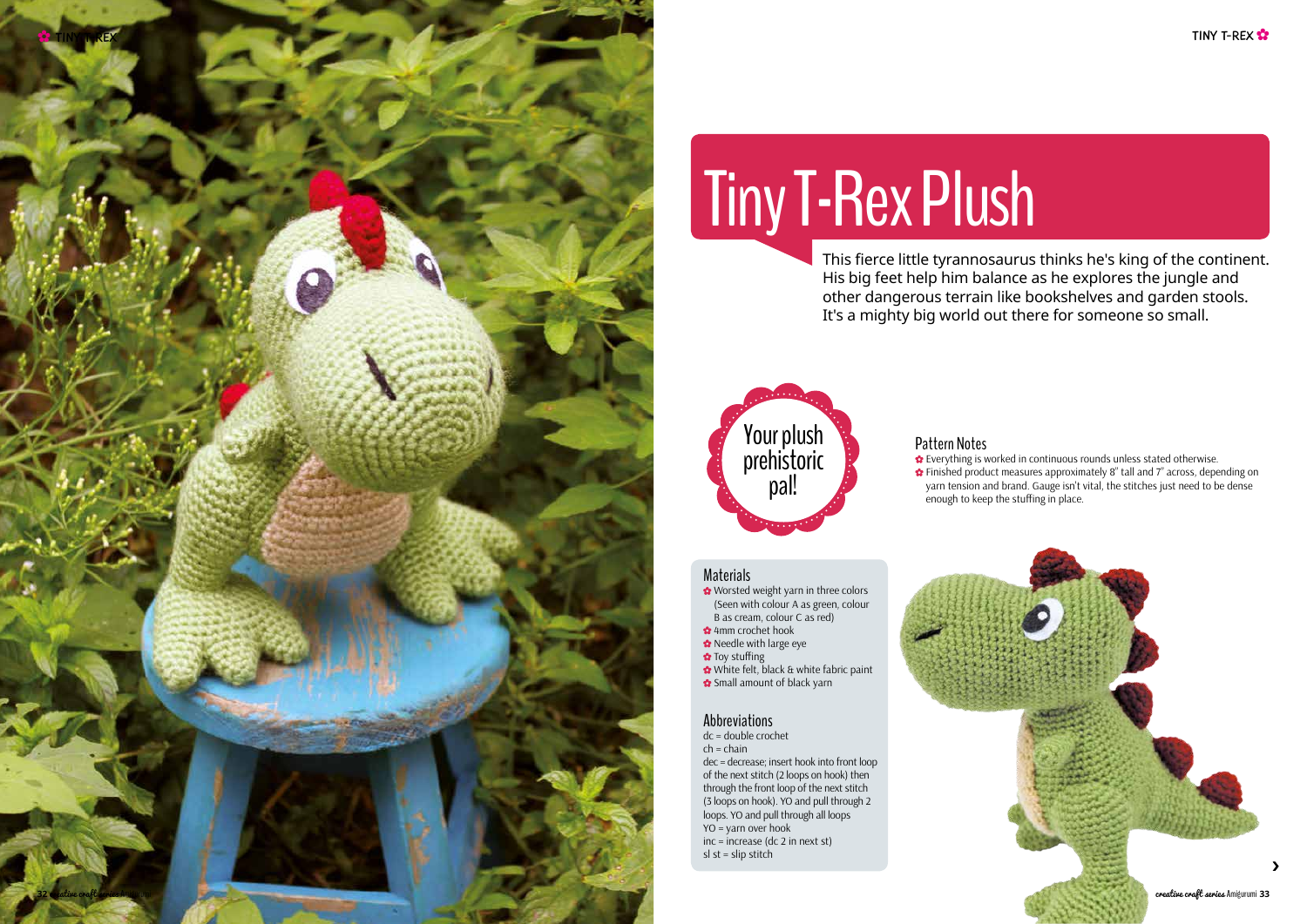







#### Head

Using colour A **Rnd 1:** ch 2, 6 dc in second ch from hook **Rnd 2:** inc in each st (12) **Rnd 3:** (dc, inc), repeat (18) **Rnd 4:** (dc 2, inc), repeat (24) **Rnd 5:** (dc 3, inc), repeat (30) **Rnd 6:** (dc 4, inc), repeat (36) **Rnd 7:** (dc 5, inc), repeat (42) **Rnd 8:** (dc 6, inc), repeat (48) **Rnd 9-15:** dc around (7 rnds) **Rnd 16:** dc 14, dec, dc 7, dec, dc 7, dec, dc 14 (45) **Rnd 17:** dc around (45) **Rnd 18:** dc 16, dec, dc 9, dec, dc 16 (43) **Rnd 19:** dc around (43) **Rnd 20:** dc 16, dec, dc 7, dec, dc 16 (41) **Rnd 21:** dc 15, dec, dc 7, dec, dc 15 (39) **Rnd 22:** dc around (39) **Rnd 23:** dc 13, (inc, dc 3), rep 3 times, inc, dc 13 (43) If using safety eyes, insert them around round 23-25. **Rnd 24:** dc 15, (inc, dc 3), rep 3 times, inc, dc 15 (47) **Rnd 25:** dc 23, inc, dc 23 (48) **Rnd 26:** dc 16, inc, dc 7, inc, dc 7, inc, dc 15 (51) **Rnd 27-29:** dc around (3 rnds) **Rnd 30:** dc 16, dec, dc 7, dec, dc 7, dec, sc 15 (48)



**A & B:** *Dc across half the third toe then across half the second to attach them together.* **C:** *Dc 12 around the entire remaining toe.*

**Rnd 31:**: (dc 6, dec), repeat (42) **Rnd 32:** dc around (42) **Rnd 33:** (dc 5, dec), repeat (36) **Rnd 34:** (dc 4, dec), repeat (30) **Rnd 35:** (dc 3, dec), repeat (24) Stuff firmly. **Rnd 36:** (dc 2, dec), repeat (18) **Rnd 37:** (dc, dec), repeat (12) **Rnd 38:** dec 6 times (6) Finish off, weave in tail.

#### Body

Using Color A **Rnd 1:** ch 2, 6 dc in second ch from hook **Rnd 2:** inc in each st (12)



**D:** *Finish connecting the toes* The foot starting to take shape.

**Rnd 3:** (dc, inc), repeat (18) **Rnd 4:** (dc 2, inc), repeat (24) **Rnd 5:** (dc 3, inc), repeat (30) **Rnd 6:** (dc 4, inc), repeat (36) **Rnd 7:** (dc 5, inc), repeat (42) **Rnd 8:** (dc 6, inc), repeat (48) **Rnd 9:** (dc 7, inc), repeat (54) **Rnd 10-16:** dc around (7 rnds) **Rnd 17:** (dc 7, dec), repeat (48) **Rnd 18-19:** dc around (2 rnds) **Rnd 20:** (dc 6, dec), repeat (42) **Rnd 21-22:** dc around (42) **Rnd 23:** (dc 5, dec), repeat (36) **Rnd 24-25:** dc around (36) **Rnd 26:** (dc 4, dec), repeat (30)





*The toes ready to crochet together.*